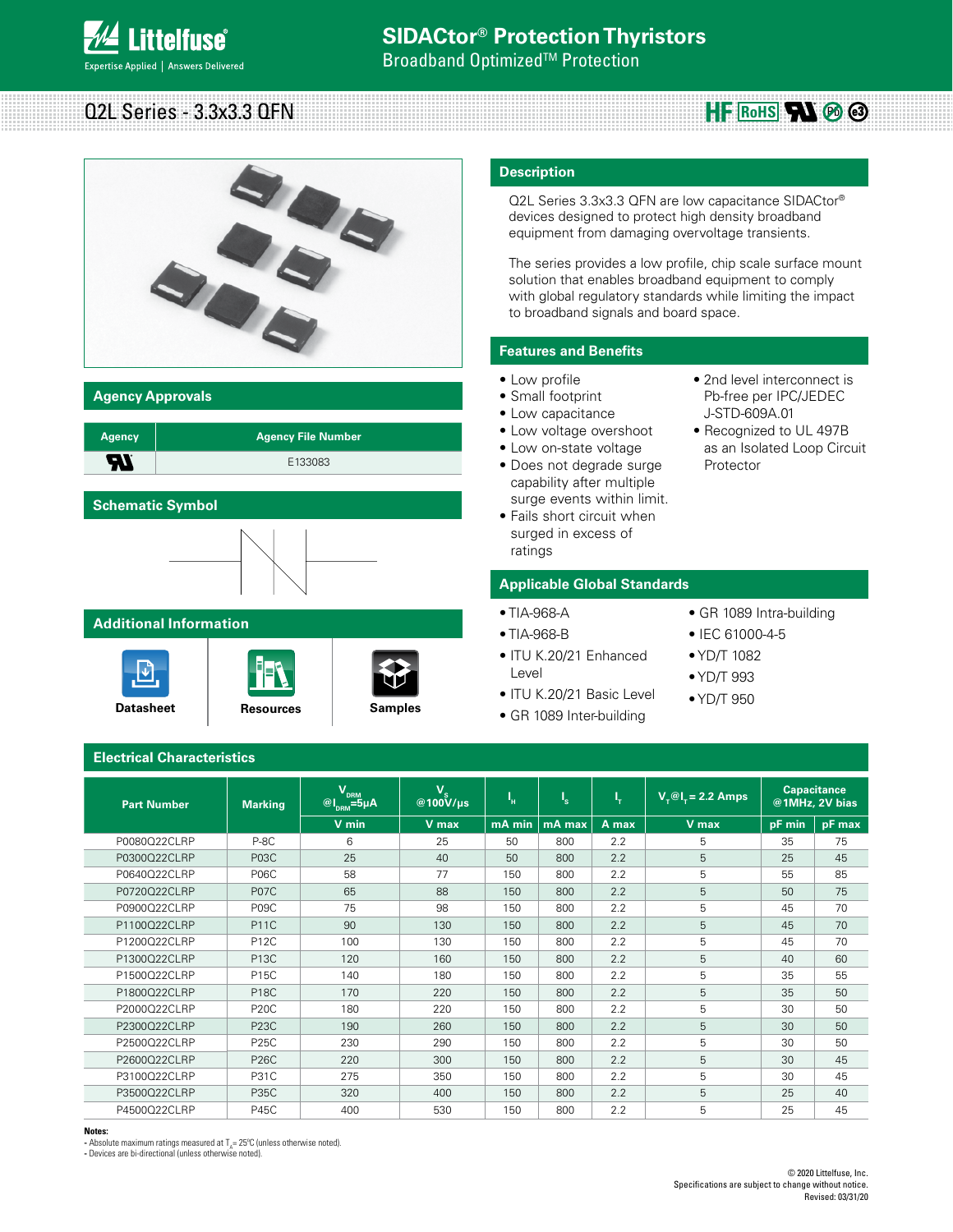# **SIDACtor® Protection Thyristors**

**Broadband Optimized<sup>™</sup> Protection** 

| <b>Surge Ratings</b> |                                        |                                          |                                              |                                            |                                              |                                           |            |               |
|----------------------|----------------------------------------|------------------------------------------|----------------------------------------------|--------------------------------------------|----------------------------------------------|-------------------------------------------|------------|---------------|
| <b>Series</b>        | 2x10 <sup>1</sup><br>2x10 <sup>2</sup> | 8x20 <sup>1</sup><br>1.2x50 <sup>2</sup> | $10x160$ <sup>1</sup><br>10x160 <sup>2</sup> | 10x560 <sup>1</sup><br>10x560 <sup>2</sup> | 10x1000 <sup>1</sup><br>10x1000 <sup>2</sup> | 5x310 <sup>1</sup><br>10x700 <sup>2</sup> | $50/60$ Hz | di/dt         |
|                      | A min                                  | A min                                    | A min                                        | A min                                      | A min                                        | A min                                     | A min      | $A/\mu s$ max |
| $\cap$<br>◡          | 500                                    | 400                                      | 200                                          | 150                                        | 100                                          | 200 <sup>3</sup>                          | 30         | 500           |

**Notes:** 

**1.** Current waveform in µs **2.** Voltage waveform in µs

**3.** For surge rating of P4500Q22CLRP 10x700µs min=150A & typical=180A

- Peak pulse current rating ( $I_{PP}$ ) is repetitive and guaranteed for the life of the product.

**-** I<sub>}P</sub> ratings applicable over temperature range of -40°C to +85°C<br>- The device must initially be in thermal equilibrium with -40°C ≤ T<sub>J</sub> ≤ +150°C

| <b>Thermal Considerations</b> |               |                                         |                 |             |  |  |
|-------------------------------|---------------|-----------------------------------------|-----------------|-------------|--|--|
| Package                       | <b>Symbol</b> | <b>Parameter</b>                        | <b>Value</b>    | <b>Unit</b> |  |  |
| $3.3 \times 3.3$ QFN          |               | Operating Junction Temperature Range    | $-40$ to $+150$ | $^{\circ}C$ |  |  |
|                               |               | Storage Temperature Range               | $-65$ to $+150$ | °C          |  |  |
|                               | $R_{\rm eJA}$ | Thermal Resistance: Junction to Ambient | 120             | °C/W        |  |  |

# **V-I Characteristics**





# **t<sub>r</sub>** x t<sub>d</sub> Pulse Waveform



# **Normalized V<sub>s</sub> Change vs. Junction Temperature <b>Normalized DC Holding Current vs. Case Temperature**

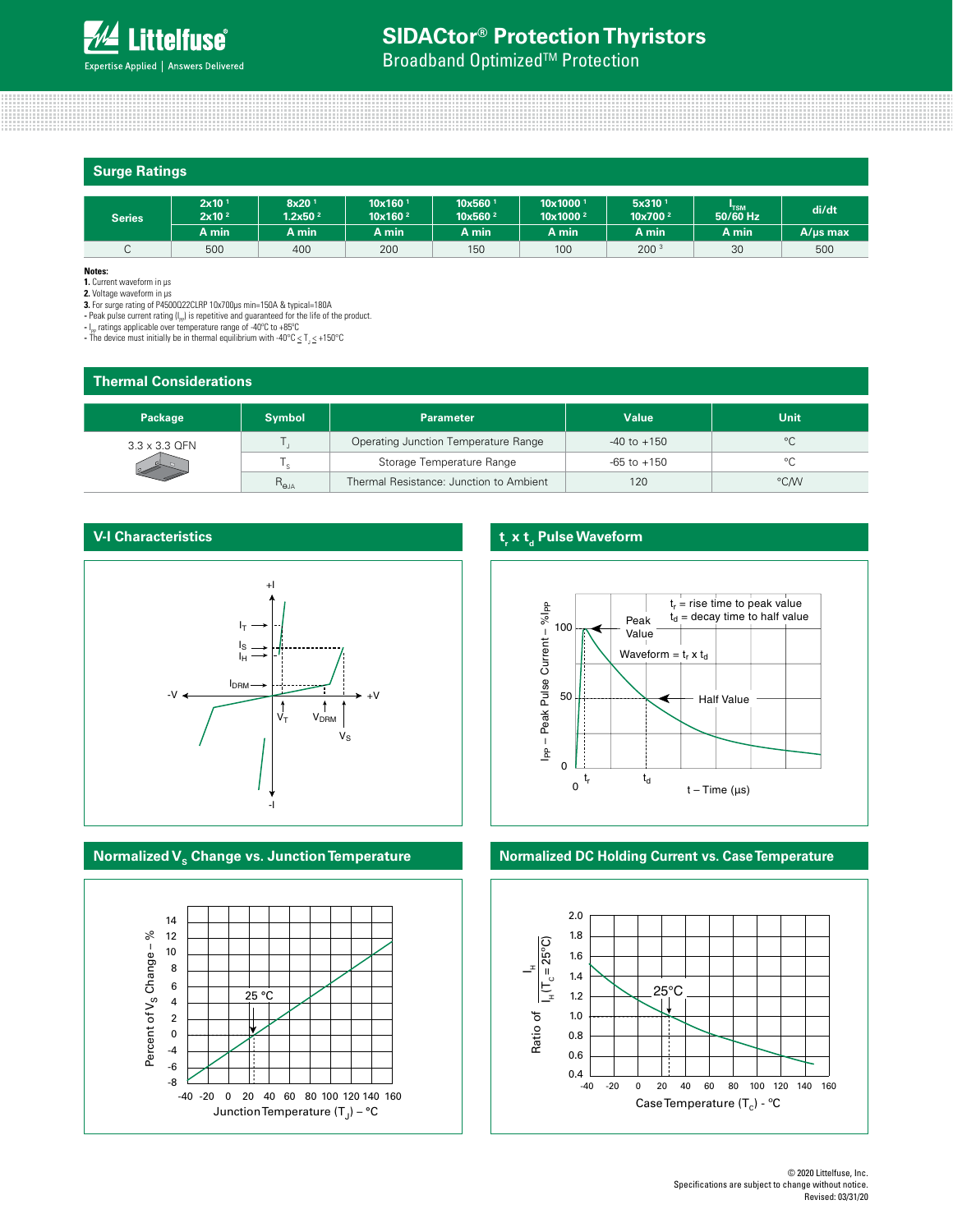# **SIDACtor® Protection Thyristors**

**Broadband Optimized<sup>™</sup> Protection** 

# **Soldering Parameters**

| <b>Reflow Condition</b>                                                             | Pb-Free assembly                           |                  |
|-------------------------------------------------------------------------------------|--------------------------------------------|------------------|
| <b>Pre Heat</b>                                                                     | - Temperature Min $(T_{s(min)})$           | $+150^{\circ}$ C |
|                                                                                     | - Temperature Max $(T_{\text{simax}})$     | $+200^{\circ}$ C |
|                                                                                     | - Time (Min to Max) (t)                    | 60-180 secs.     |
| Average ramp up rate (Liquidus Temp (T ) to peak)                                   | 3°C/sec. Max.                              |                  |
| $\mathbf{T}_{\mathsf{S}(\mathsf{max})}$ to $\mathbf{T}_{\mathsf{L}}$ - Ramp-up Rate | 3°C/sec. Max.                              |                  |
| <b>Reflow</b>                                                                       | - Temperature (T <sub>1</sub> ) (Liquidus) | $+217^{\circ}$ C |
|                                                                                     | - Temperature (t,)                         | 60-150 secs.     |
| Peak Temp (T <sub>a</sub> )                                                         |                                            | $+260(+0/-5)$ °C |
|                                                                                     | Time within 5°C of actual Peak Temp (t)    | 30 secs. Max.    |
| <b>Ramp-down Rate</b>                                                               |                                            | 6°C/sec. Max.    |
| Time 25°C to Peak Temp (T <sub>n</sub> )                                            |                                            | 8 min. Max.      |
| Do not exceed                                                                       | $+260^{\circ}$ C                           |                  |



| <b>Lead Material</b>   | Copper Alloy                                                     |
|------------------------|------------------------------------------------------------------|
| <b>Terminal Finish</b> | 100% Matte-Tin Plated                                            |
| <b>Body Material</b>   | UL recognized epoxy meeting flammability<br>classification 94V-0 |

# **Physical Specifications Environmental Specifications**

| <b>High Temp Voltage</b><br><b>Blocking</b> | 80% Rated V <sub>DRM</sub> (V <sub>AC</sub> Peak) +125°C or +150°C, 504<br>or 1008 hrs. MIL-STD-750 (Method 1040) JEDEC.<br>JESD22-A-101 |
|---------------------------------------------|------------------------------------------------------------------------------------------------------------------------------------------|
| <b>Temp Cycling</b>                         | -65°C to $+150$ °C, 15 min. dwell, 10 up to 100<br>cycles. MIL-STD-750 (Method 1051) EIA/JEDEC,<br>$JFSD22-A104$                         |
| <b>Biased Temp &amp;</b><br>Humidity        | 52 $V_{\text{nc}}$ (+85°C) 85%RH, 504 up to 1008 hrs. EIA/<br>JEDEC, JESD22-A-101                                                        |
| <b>High Temp Storage</b>                    | +150°C 1008 hrs. MIL-STD-750 (Method 1031)<br>JEDEC, JESD22-A-101                                                                        |
| <b>Low Temp Storage</b>                     | $-65^{\circ}$ C. 1008 hrs.                                                                                                               |
| <b>Thermal Shock</b>                        | 0°C to +100°C, 5 min. dwell, 10 sec. transfer,<br>10 cycles. MIL-STD-750 (Method 1056) JEDEC,<br>JESD22-A-106                            |
| <b>Resistance to Solder</b><br>Heat         | +260°C, 30 secs. MIL-STD-750 (Method 2031)                                                                                               |
| <b>Moisture Sensitivity</b><br>Level        | 85%RH, +85°C, 168 hrs., 3 reflow cycles (+260°C<br>Peak). JEDEC-J-STD-020, Level 1                                                       |

# **Dimensions — 3.3x3.3 QFN**



**(Reference Only)**

| <b>Dimensions</b> | <b>Min</b> | <b>Max</b> | <b>Min</b> | <b>Max</b> |  |
|-------------------|------------|------------|------------|------------|--|
| A                 | 0.126      | 0.134      | 3.200      | 3.400      |  |
| в                 | 0.126      | 0.134      | 3.200      | 3.400      |  |
| C                 | 0.075      | 0.083      | 1.900      | 2.100      |  |
| E                 | 0.011      | 0.019      | 0.285      | 0.485      |  |
| F                 | 0.088      | 0.096      | 2.230      | 2.430      |  |
| н                 | 0.035      | 0.043      | 0.900      | 1.100      |  |
| J                 | 0.000      | 0.008      | 0.000      | 0.200      |  |
| K1                | 0.004      | 0.012      | 0.100      | 0.300      |  |
| <b>K2</b>         | 0.004      | 0.012      | 0.100      | 0.300      |  |
| M1                | 0.063      | 0.071      | 1.610      | 1.810      |  |
| M <sub>2</sub>    | 0.045      | 0.053      | 1.153      | 1.353      |  |
| <b>N1</b>         | 0.095      | 0.103      | 2.420      | 2.620      |  |
| <b>N2</b>         | 0.082      | 0.090      | 2.080      | 2.280      |  |

**Inches Millimeters**